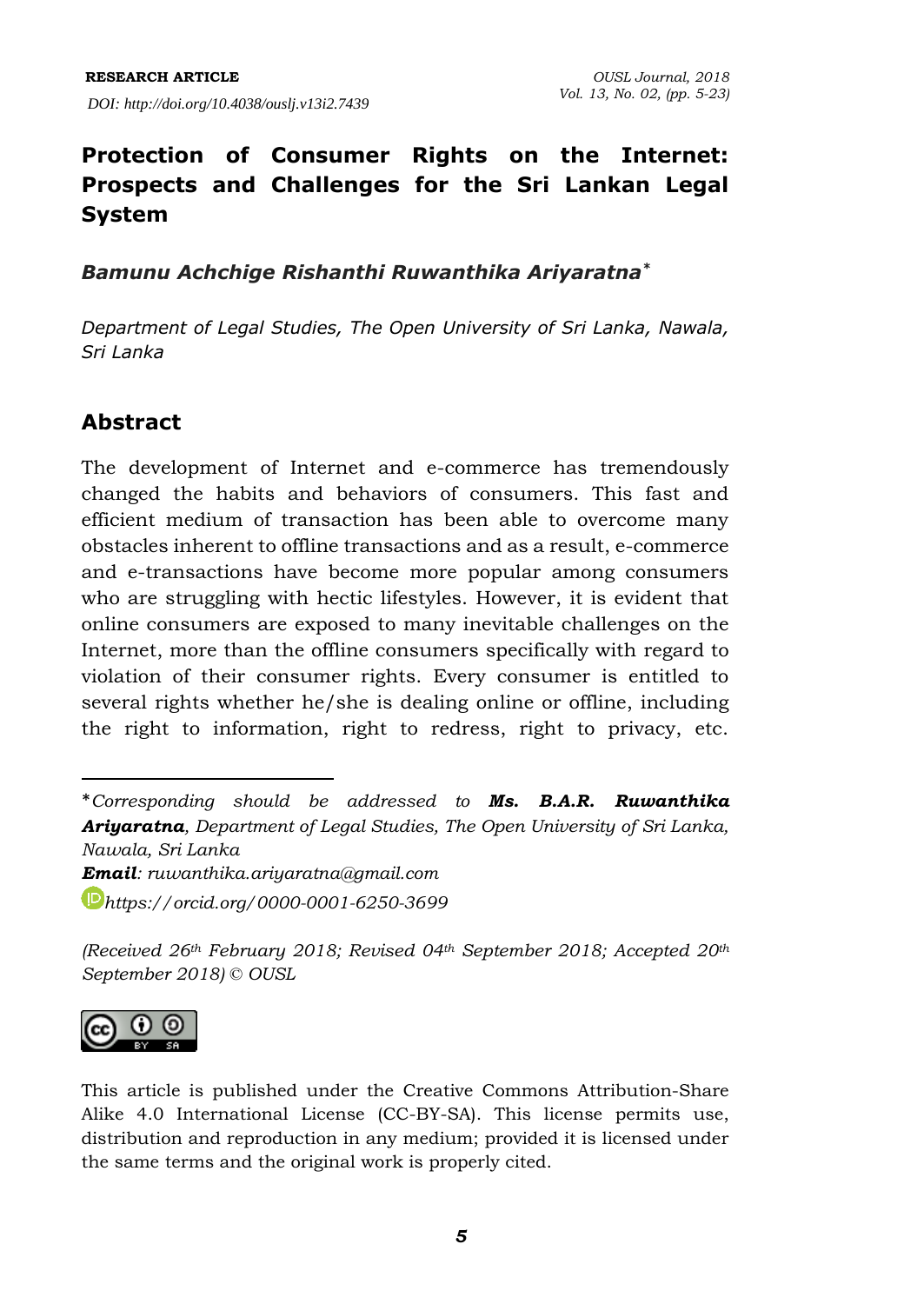#### *B. A. R. R. Ariyaratna*

Nonetheless, online consumers are more vulnerable to face the violation of those rights in a virtual market, as they deal with unknown sellers and venders. Therefore, protecting consumer rights in the online marketplace is a timely important topic. At the international and regional level this issue has been discussed and the OECD Guidelines for consumer protection in E-Commerce, the United Nations Guidelines on Consumer Protection and European Union Directive on Consumer Rights are some of the examples for online consumer protection. Currently, Sri Lanka is in the process of developing information and communication technology, as well as ecommerce. In the recent decades, Sri Lankan legislature has paid attention to introducing new laws to facilitate e-commerce and electronic transactions such as the Electronic Transactions Act and the Computer Crime Act. At the same time, in 2003, Sri Lankan consumer protection legal regime was also repealed. As a result, the Consumer Affairs Authority Act was enacted. However, aforementioned legislations fail to specifically address the issue of protecting online consumer rights. Therefore, the aim of this research is to analyze the existing Sri Lankan legal framework and highlight the lacuna relating to online consumer protection. The research will basically use the qualitative approach and extensive literature analysis will be used for collecting primary and secondary data.

**Key words:** Online consumer protection, e-commerce, electronic transactions, Consumer rights

# **Introduction**

"The Internet challenges the traditional position of consumers" (Prins, 2003).

As the above statement highlights, the Internet has become one of the most influential factors for the traditional position of the consumers in all over the world. The arrival of the Internet has opened many new doors for commercial transactions and as a result, the Internet has had a significantly impact on the nature and behaviours of traditional offline consumers. As Alsagoff (2006) points out "the advancement of technology and globalisation has moved consumers to a different platform of transactions". Thus, it is obvious that consumers who are engaging with the commercial transactions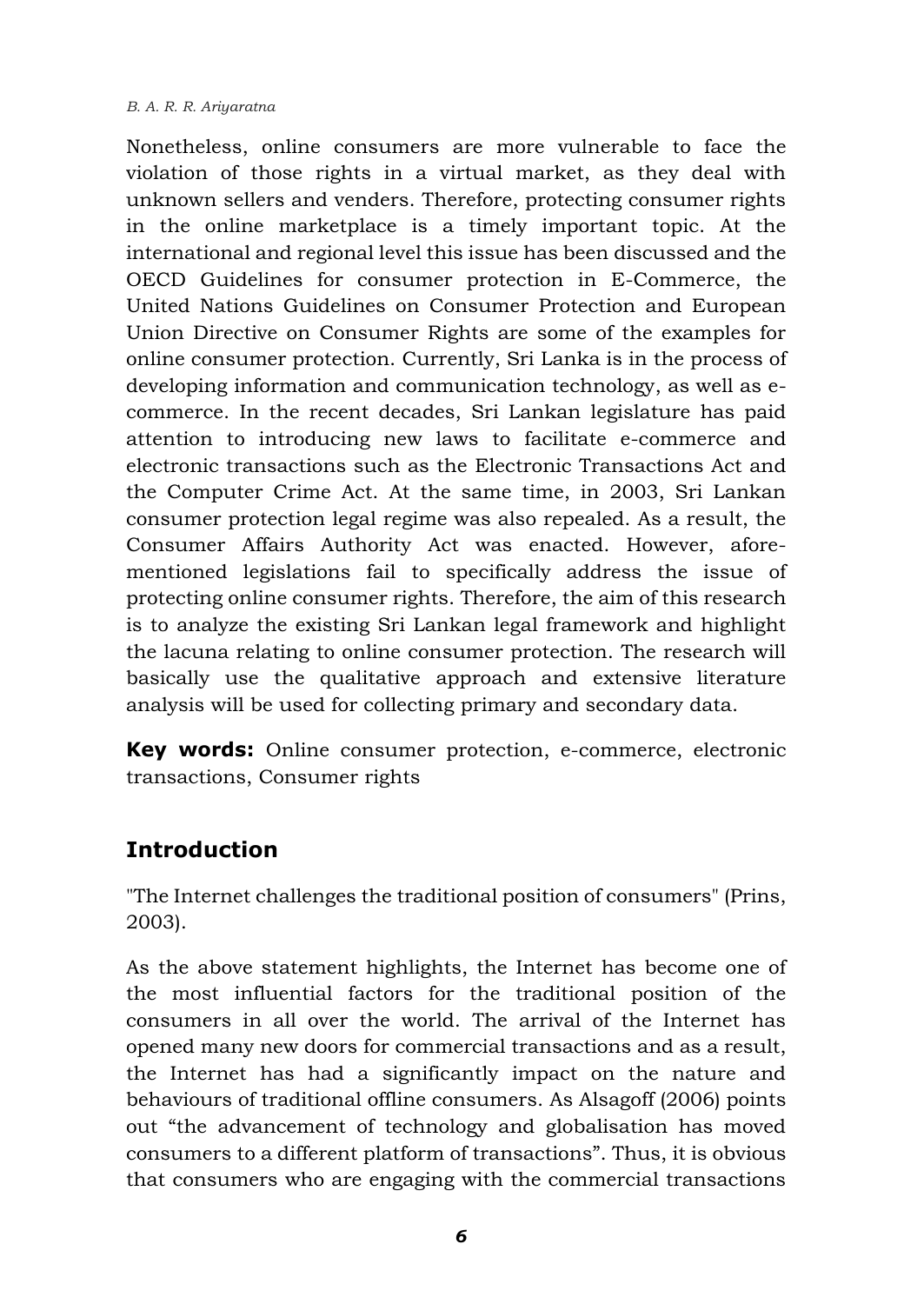via online have to face different challenges, other than the traditional consumers.

According to the Guideline 3 of the United Nations Guidelines on Consumer Protection in 2016 (hereinafter referred to as 'UNGCP'), the term 'consumer' is generally referred to as "natural person regardless of nationality, acting primarily for personal, family or household purposes". The rationale behind consumer protection is to make a fair balance between consumer-supplier relationships. Consumers are considered 'weaker' than their contracting partners and due to their inferior bargaining power, they are unable to protect their interests (Ruhl, 2011; Abeysekara, 2013). As mentioned in the UNCTAD Manual on Consumer Protection (2016) consumer protection addresses disparities found in the consumer-supplier relationship, which include bargaining power, knowledge and resources. Furthermore, the Manual highlights that state should intervene to afford consumer protection to assure economic efficiency, protect individual rights and right to development and achieve distributive justice.

In recent decades, global attention was drawn to make separate guidelines and policies for protecting consumer rights on the Internet due to great vulnerabilities which online consumers have to face, other than the offline consumers (El-Gendi, 2017). Information disclosure, online privacy, payment security, online fraud, redress and etc. are some of the problems which online consumers are exposed to when they are engaging in electronic transactions (Sullivan, 2016; Prins, 2003; Waite, 1999). As a result of this vulnerable nature, it is obvious that consumers are somewhat reluctant to engage in and ripe the deserved benefits of online transactions (Lee & Turban, 2001). Therefore, as Prins (2003) aptly argues, "protecting the interests of consumers entering into online transactions is an essential factor in establishing trust in electronic commerce".

At the international and regional level, the problem of online consumer protection has been addressed in a progressive manner. Internationally, Organization of Economic Cooperation and Development (hereinafter referred to as the 'OECD') has introduced comprehensive guidelines for consumer protection in the context of electronic commerce in 2000. The UNGCP also addresses common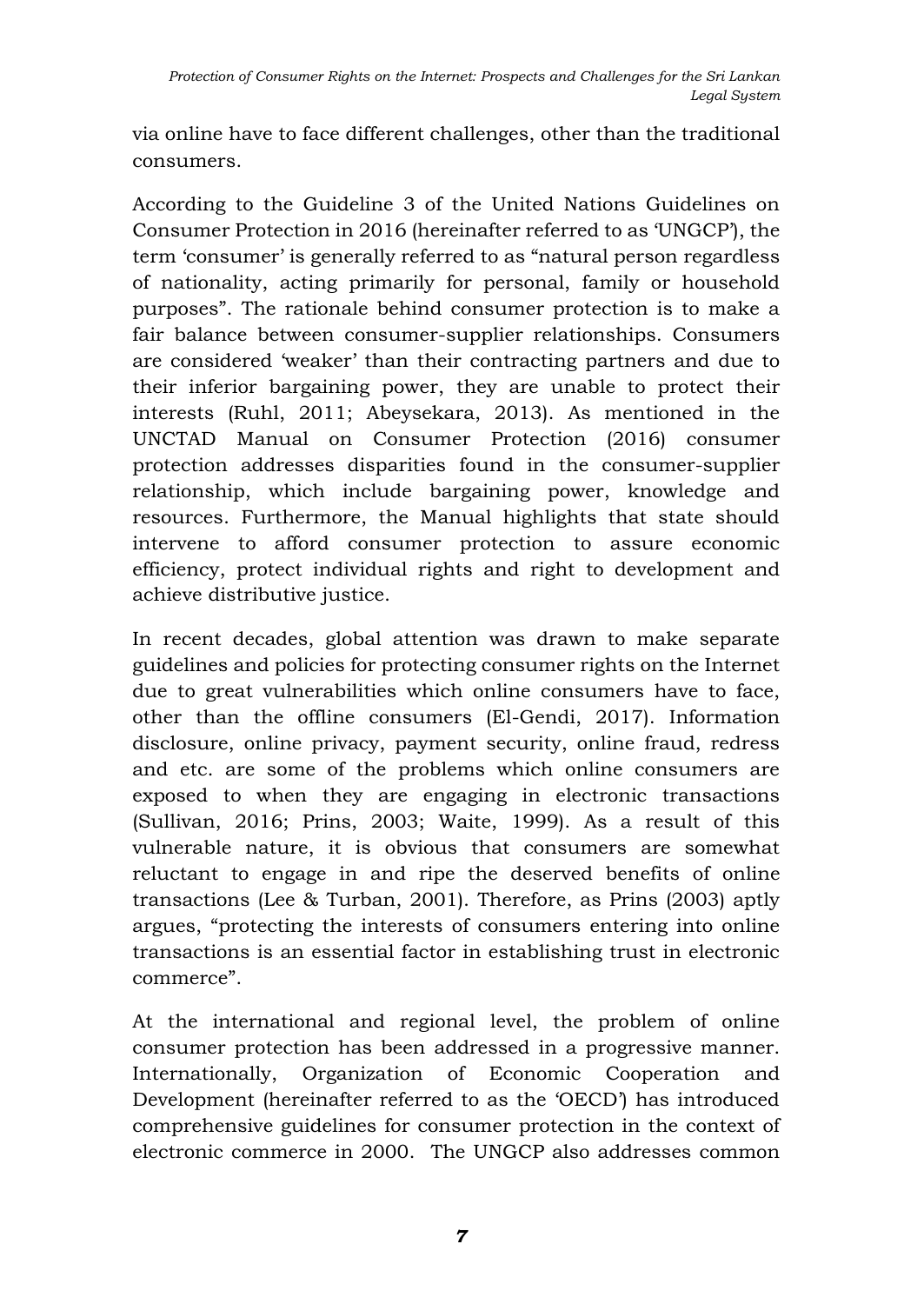issues in Business to Consumer (hereinafter referred to as 'B2C') transactions. In the European Union (Hereinafter referred to as EU) law, the Consumer Rights Directive 2011/83/EU (hereinafter referred to as CRD) is considered as an umbrella legislation of repealing and replacing several consumer-related Directives. (Sullivan, 2016; McClafferty, 2012). Accordingly, the United Kingdom has implemented the CRD by enacting Consumer Rights Act in 2015 and this piece of legislation is considered as "one stop shop of consumer rights" for both online and offline consumers (El-Gendi, 2017).

Though, online consumer protection mechanisms have rapidly developed at international level, neither Sri Lankan consumer protection law, electronic transaction law nor any other legislation has specifically addressed the online consumer rights in Sri Lanka (Kariyawasam, 2008; Abeyrathna, 2008). Therefore, on the one hand, from the consumer rights perspective, Sri Lankan e-consumers are in great danger in the cyberspace (Fernando, 2013). Moreover, as indicated by the Ceylon Chamber of Commerce (2017), the current online sales are just 1 per cent, when compared to the annual consumer sales in Sri Lanka. Accordingly, this research argues that the absence of the proper online consumer protection mechanism has a negative influential factor in online commerce of Sri Lanka. Therefore, this research emphasises that it is necessary to develop an appropriate legal framework for online consumer protection in Sri Lanka. The suggested model would be enriched with a comparative analysis of the EU approach on e-consumer protection, particularly its implementation in United Kingdom (Hereinafter referred to as UK).

### **Research Problem**

Even though e-commerce and electronic transactions have rapidly developed as a global trend all over the world, it is notable that Sri Lankan consumers are still unwilling to place full trust and confidence on online commercial transactions. Online consumers face greater risk in the cyber space when compared to traditional offline consumers, since they are dealing with unknown sellers and vendors. However, the Electronic Transactions Act, No. 19 of 2006, the Consumer Affairs Authority Act, No. 9 of 2003 or any other legislation in Sri Lanka, do not address any specific issues faced by online consumers. Therefore, in addition to the lack of computer literacy and other reasons related to infrastructure, the absence of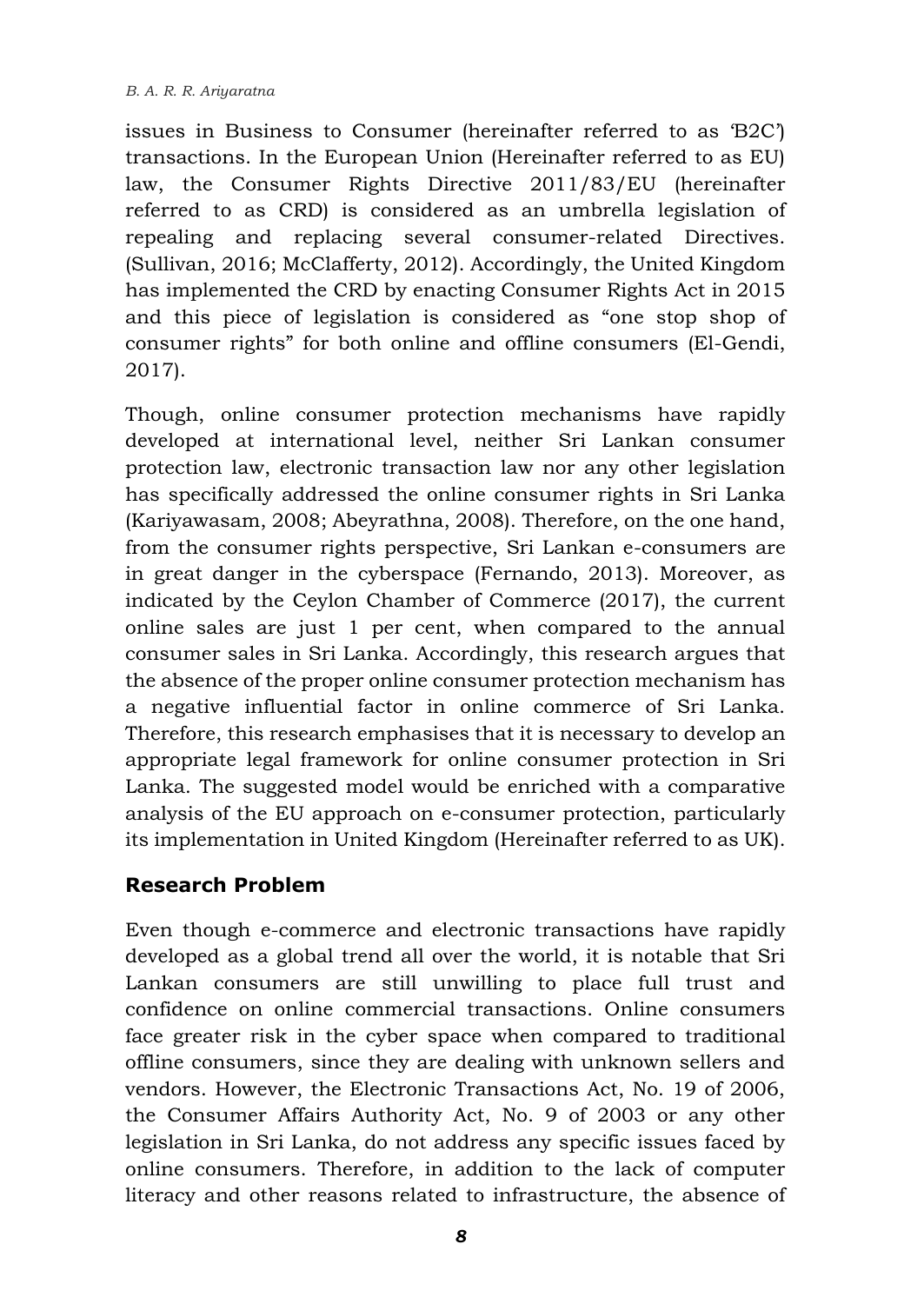proper e-consumer protection law can be identified as the key factors which could reduce the willingness of the consumers' to engaged in online transactions. Nevertheless, it is obvious that, as a developing country, Sri Lanka needs to gain the trust of e-consumers to attract more investments and engage with the global market. Therefore, the research problem focuses on how to develop an appropriate legal framework for online consumer protection to enhance the consumers' trust and confidence in electronic transactions in Sri Lanka.

# **Methodology**

As mentioned above, the main objective of this research is to propose a new legal framework for online consumer protection in Sri Lanka. In order to achieve this, the researcher has selected the qualitative research approach as the main research methodology. Dobinson and Johns (2007) point out that a qualitative legal research could be a doctrinal, theoretical, problem, policy or law reform research. Accordingly, this research is a reform-oriented legal research.

Moreover, this research is a comparative study between Sri Lankan and other two selected jurisdictions. The main research area of the research; namely, 'online consumer protection' is a novel concept for the Sri Lankan legal system. Therefore, in order to develop an effective legal framework for Sri Lanka, the researcher has to compare and contrast the existing Sri Lankan law with the other jurisdictions which have already been developed as an advanced mechanism to protect consumer rights in the online marketplace. As mentioned earlier, the EU has enacted a separate Directive for protecting consumer rights in the EU countries and it is able to provide more advanced protection for offline as well as online consumers. Subsequently, the UK Parliament has enacted The Consumer Right Act (hereinafter referred to as 'CRA') in 2015, implementing the key features of the CRD. El-Gendi (2017) defines the CRA as a "one stop shop" because it has combined many previous Acts and regulations to assure stronger consumer protection in both the online and offline context. Based on these developments the researcher has selected the EU and UK jurisdictions as the main legal paradigms for the comparative analysis. Both primary and secondary sources are used to gather data with regard to existing Sri Lankan legal framework and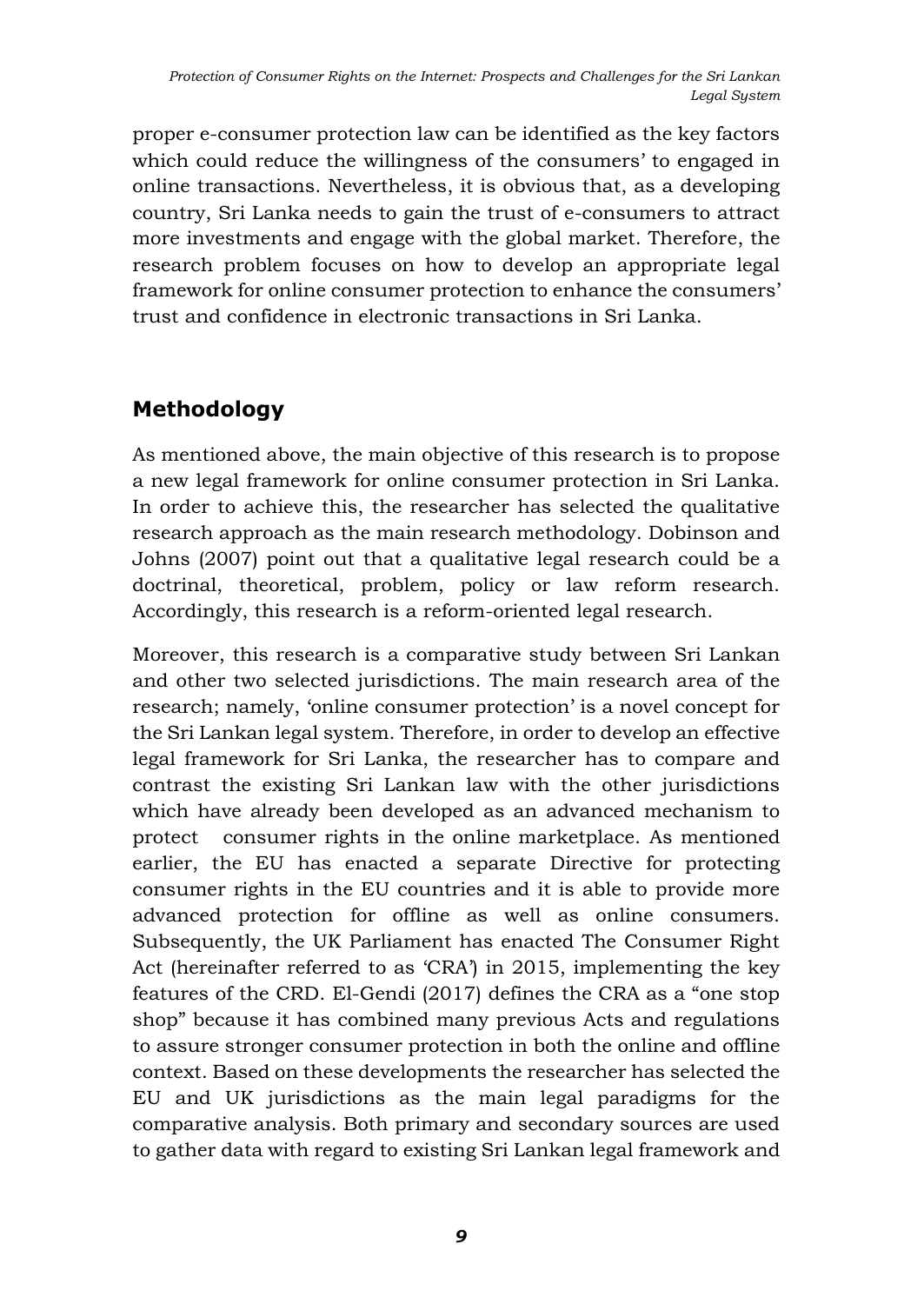comparative jurisdictions. As primary legal sources, Sri Lankan legislation such as the Electronic Transactions Act, No. 19 of 2006, Consumer Affairs Authority Act, No. 9 of 2003, Computer Crime Act, No. 24 of 2007 etc., emerging case law jurisprudence and international and regional legal instruments are examined. Journal articles, research papers and reports are studied as secondary legal sources.

## **Theoretical Framework**

Consumer protection is generally justified by considering consumers as weaker than their contracting partners. Therefore, it is accepted that their interests should be protected due to inferior bargaining power**.** The doctrine of 'inequality of bargaining power' stresses the economically weaker position of the consumer *vis-a-vis* the suppliers (Haupt, 2003). As Barnhizer (2005) points out from the United Sates case law, "gross inequality of bargaining power could negate the meaningfulness of choices available to the weaker party".

The 'exploitation theory' also provides a similar view to the 'weaker party" argument. According to this theory, consumers are in need of protection for two reasons: first, consumers have few options but to purchase and contract on the terms set by increasingly large and powerful companies; second, companies are able to exploit significant information and sophistication disparities in their favour (Ruhl, 2011).

However, at least several scholars are of the opinion that this traditional theoretical argument on identifying the consumer as the weaker party is no longer valid in the modern context. As Ruhl (2011) argues, "exploitation theory fails to take into account competition between companies and the fact that any bargaining power that companies have *vis-a-vis* consumer is limited through competition from other companies". Therefore, the author suggests that economic theory is the best theoretical rationale for consumer protection today, because consumers should be protected from the information asymmetry between them and the professionals.

The 'economic theory' of law is mainly concerned with promotion of economic efficiency and the protection of wealth as a value. According to the Posner, a leading scholar of the Chicago School of economic analysis, contractual transactions are the fundamental mechanisms for wealth maximization (Mc Coubrey & White, 1999). As Posner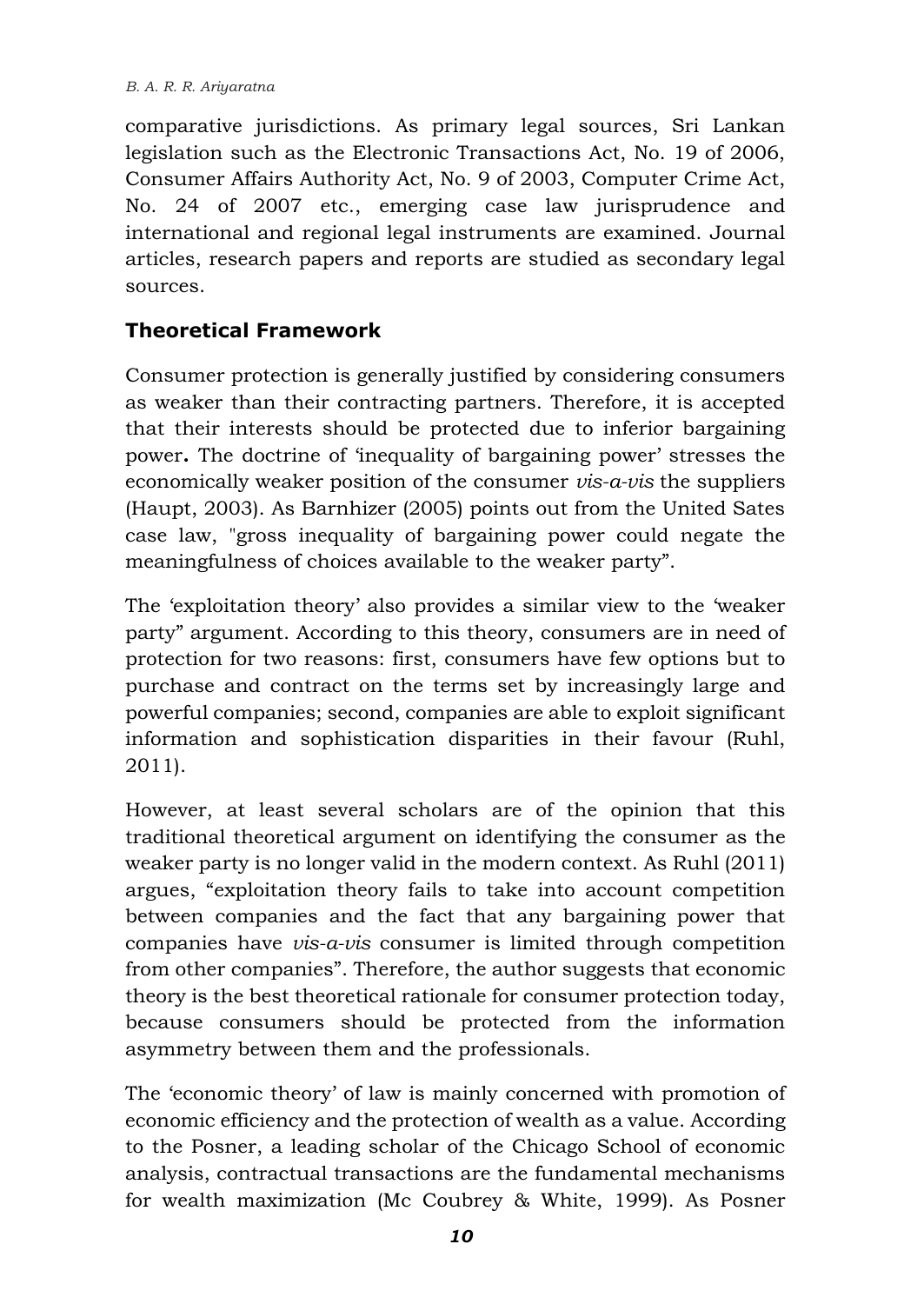further highlights, "contract law has had to change a great deal since then to cope with modern consumer transactions where there is no delay between agreement and performance" (Mc Coubrey & White, 1999). Therefore, the economic theory justifies the movements of goods and services through electronic transactions, because the flexibilities and opportunities of online markets are larger than the space of face-to-face transactions. Therefore, it can be argued that a strong consumer protection mechanism can be an incentive to develop trustworthiness and confidence on the electronic transaction. Based on that argument, the incentive theory can be applied to justify consumer protection in electronic transactions as well.

Moreover, the concept of trust can be used as another theoretical background for this research. From the behavioural economists' perspective, "trust has long been regarded as a catalyst for buyerseller transactions that can provide consumers with high expectations of satisfying exchange relationships". (Pavlou, 2003). Therefore, Pavlou (2003) argues that the role of trust is of fundamental importance for adequately capturing consumer behaviour in e-commerce. O'Hara (2005) also supports this view by developing an argument which explains the relationship between the law and trust, called "safety net assessment". Accordingly, the law can play a major role to create trust between two parties. Therefore, to the extent that the law works towards decreasing the vulnerability of a contractual relationship, it promotes the parties willingness to enter into a contractual obligation (O'Hara, 2005).

Thus, the aforementioned theoretical approaches are the foundation for this research. The doctrine of inferior bargaining power, exploitation theory and the economic theory provide the theoretical rationale for consumer protection. The economic theory also justifies the electronic transactions and e-commerce activities as tools for wealth maximization. In addition, the trust theory based on behavioural economic conception, builds up the link between the law and consumer trust and thereby increases confidence in online market.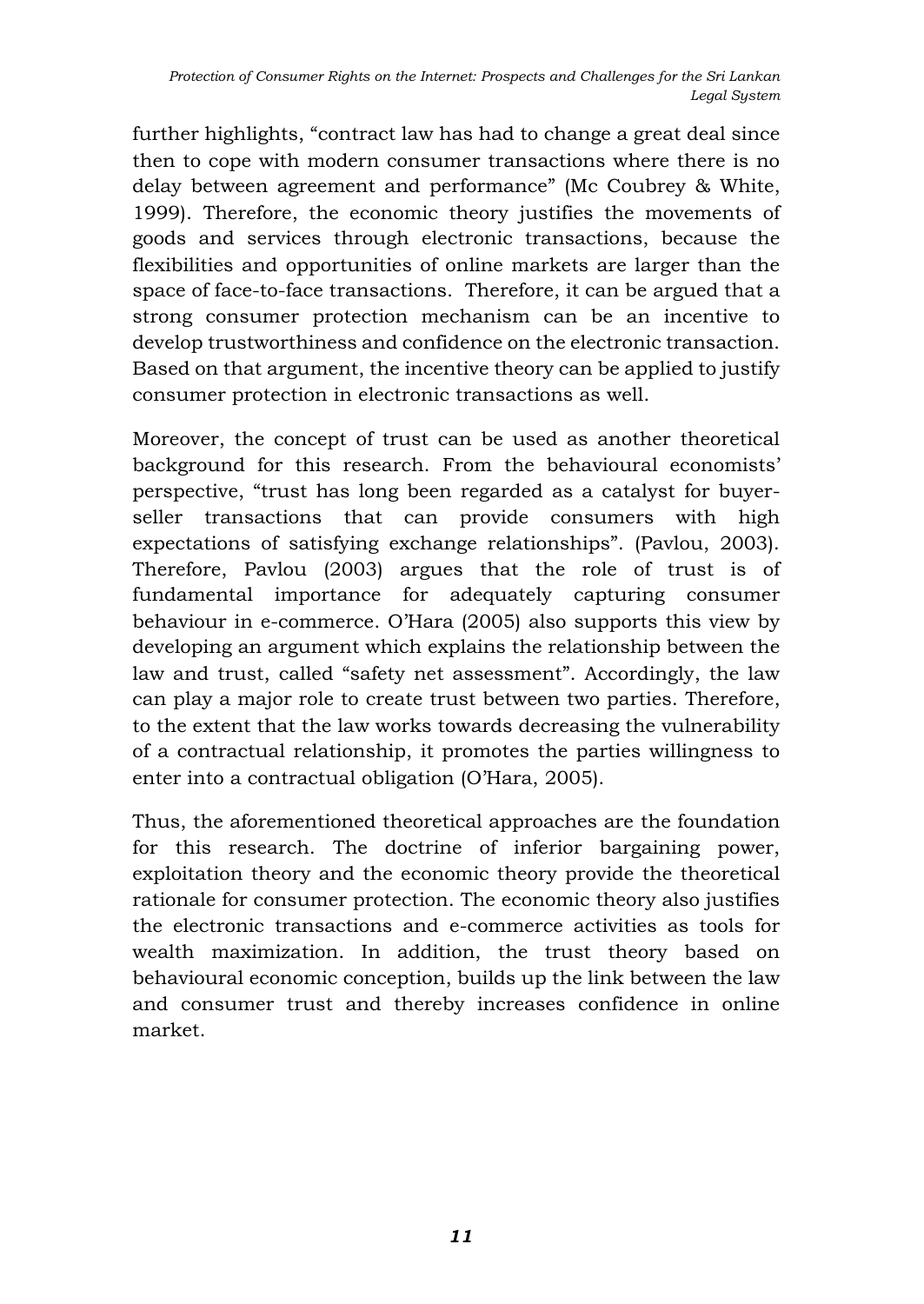# **Results and Discussions**

### **Benefits, Key Legal Issues and Challenges Faced by Online Consumers**

"The Internet is becoming an increasingly popular means for the sale of goods and more and more transactions are being made online…The increase in online transactions raises the issue of whether or not there is sufficient protection for the e-consumer. Due to the risks inherent in online transactions there is a need for these types of transactions to be specifically acknowledged and regulated" (McClafferty, 2012)

As McClafferty (2012) aptly highlights in the above statement, even though online transactions are becoming more popular, they raise several issues due to the risk inherent to such transactions. Waite (1999) also brings a similar view and opines that "Internet could bring about radical change in distance selling by providing instantaneous, low-cost links for marketing and payment between consumers and suppliers world-wide; that there are resultant risks as well as benefits."

When examining the positive factors of the online transactions from the consumers' perspective, it is evident that during the last few decades consumer attractions to e-commerce and online transactions have increased rapidly due to their flexible nature. Looking and comparing goods and products are easier on the Internet than the offline market (Khan, 2016). Therefore, consumers have more opportunities for selection and also enjoy easier access to information. , Moreover, Khan highlights that consumers can save their time by just clicking a button on the Internet from home or work place (Khan, 2016). Thus, some scholars such as Edward (2003) and Prins (2003) argue that online transaction and e-commerce have improved the 'consumer sovereignty' and they regarded it as a positive force for consumer empowerment.

However, it is observed that although online consumers are enjoying significant benefits in the online marketplace, they have to face considerable amounts of risk and vulnerabilities during their transactions such as information disclosure, violations of privacy, lack of systems security, dispute resolution, etc. These issues would negatively impact consumer trust and confidence on e-commerce.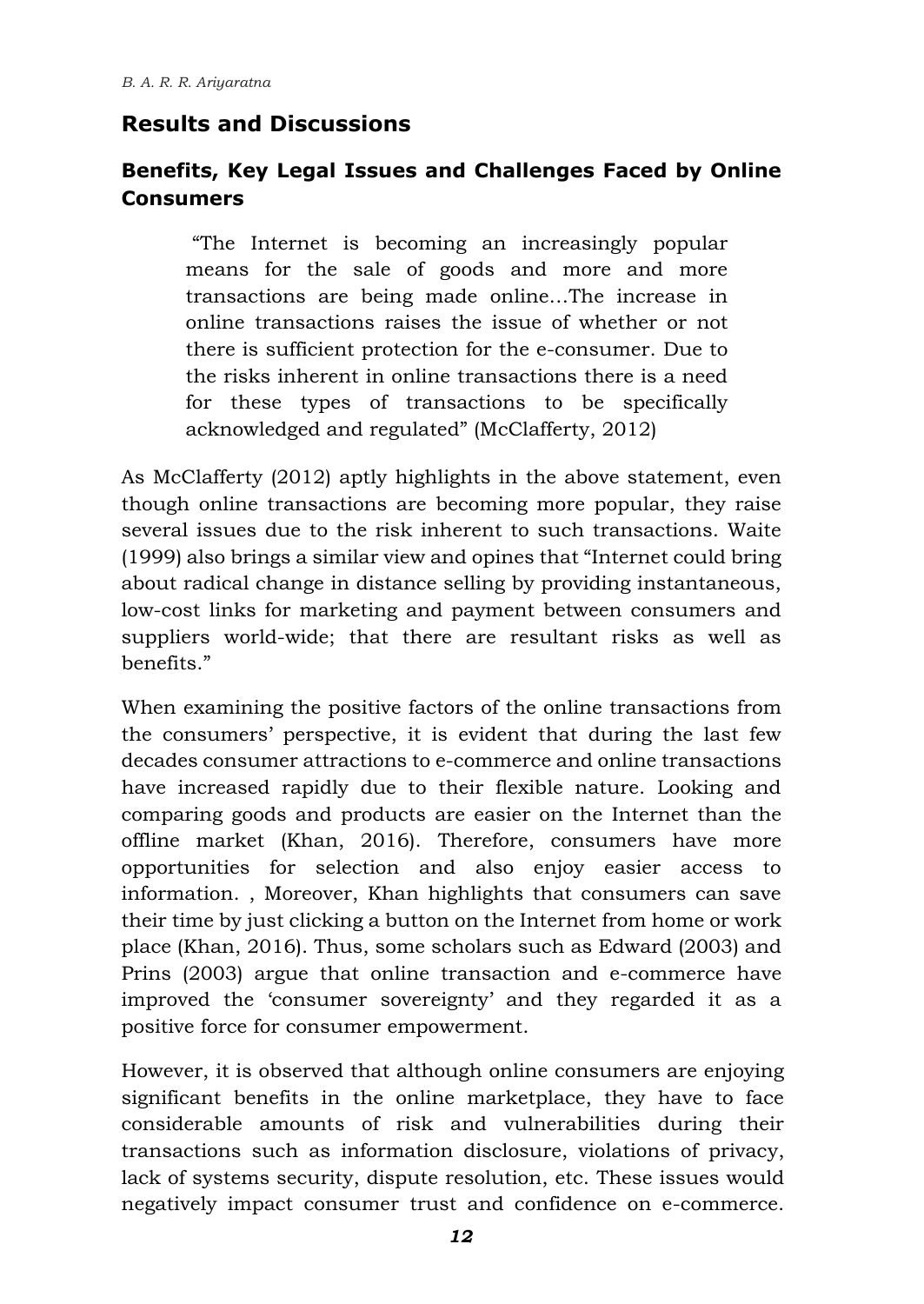Particularly, in the developing countries, due to technology barriers and other infrastructure problems, consumers express more hesitancy to engage with electronic transactions. Therefore, as mentioned by the UNCTAD, "an adequate and supportive legal environment is essential to create trust online and to secure electronic interaction between enterprises and consumers" (UNCTAD Manual, 2016).

# **International and European Union Approaches on Online Consumer Protection**

At the international level, the OECD has introduced separate guidelines for online consumer protection, namely, the Guidelines for Consumer Protection in the Context of Electronic Commerce, 1999. As Alsagoff (2006) indicates the OECD guidelines "act as platform for its member countries to develop their national law in tandem with the international standards" (p.82). The principle 1 of the OECD Guidelines highlights that,

Consumers who participate in electronic commerce should be afforded transparent and effective consumer protection that is not less than the level of protection afforded in other forms of commerce

The United Nation Guidelines on Consumer Protection (hereinafter referred to as UNGCP) is the most recent major international step towards consumer protection. As Yu & Galligan (2015) point out, the UNGCP provides an advanced global standard on consumer protection for the purpose of delivering justice to every individual consumer. This opinion is very much highlighted in the objectives of the UNGCP. Accordingly, the main objectives of the UNGCP are "to assist countries in achieving or maintaining adequate protection for their population as consumers, to facilitate production and distribution patterns responsive to the needs and desires of consumers, to encourage high levels of ethical conduct for those engaged in the production and distribution of goods and services to consumers".

Among the regional mechanisms the European Union's approach to online consumer protection is significant. According to the Finocchiaro (2003), the main objective of the European e-commerce legislations is to promote e-commerce. Therefore, he argues that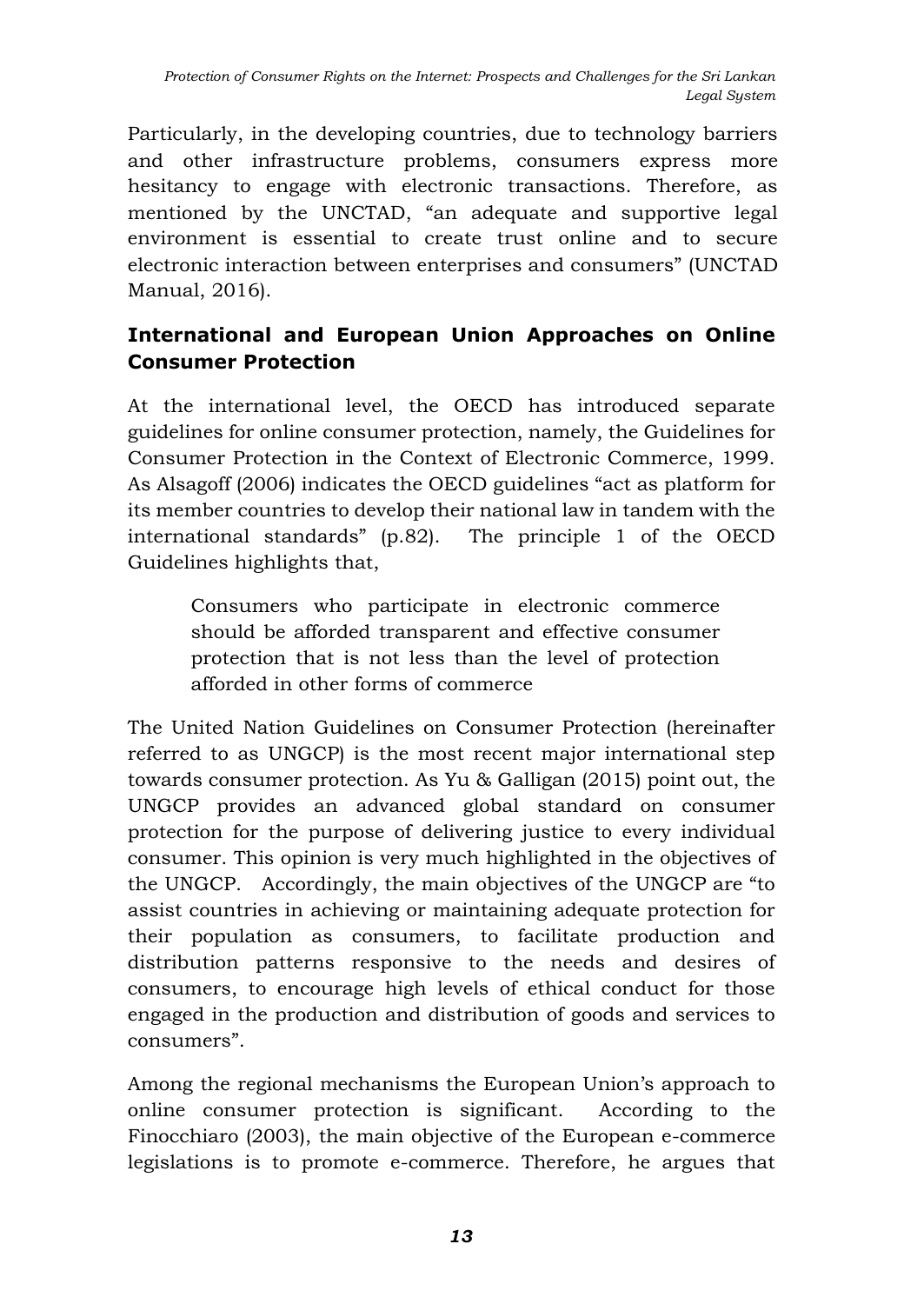consumer protection in electronic transaction is an indispensable factor from this economic objective. The Consumer Right Directive (CRD) is the recent development of the EU law, which was enacted in 2011 and replaced in 2014. The CRD is considered as an umbrella legislation of repealing and replacing Distance Selling Directive, Doorstop Selling Directive, Unfair Terms in Contracts Directive and the Sale of Consumer Goods and Associated Guarantees (Sullivan, 2016; Mc Clafferty, 2012).

As Article 1 of the CRD indicates, the purposes of the Directive is the achievement of a high level of consumer protection, to contribute to the proper functioning of the internal market. Article 5 and 6 of the CRD provide the information requirement for both contracts other than the distance and off premises contracts. Accordingly, before a consumer is bound by a contract, the trader should provide relevant information such as main characteristic of the goods, identification of the trader, geographical address, and the price of goods in a clear and comprehensive manner.

As Sullivan (2016) opines, the rationale for this information requirement is an attempt to address the inherent information imbalance that exists between consumer and trader who has more knowledge of the market. Therefore, it can be argued that the information provisions of the CRD are a tool to enhance the consumer confidence in the Internet market.

Notably, another new feature of the CRD is the extension of the cooling-off period of a distance contract from seven to fourteen days. Article 9 of the CRD states that consumer should have a period of 14 days to withdraw from a distance or off-premises contract, without giving any reason, and without incurring any costs. As Sullivan (2016) comments, "this extended period from seven to fourteen days was to increase legal certainty and reduce compliance cost for businesses dealing cross broader"

The most attractive feature of the CRD is its potential to cover contacts for the supply of digital contents. According to the Racital 19 of the Directive, "digital content means data which are produced and supplied in digital form, such as computer programs, applications, games, music, videos or texts, irrespective of whether they are accessed through downloading or streaming, from a tangible medium or through any other means". Moreover, Recital 19, in connection with Article 6 (1) (2), imposes additional information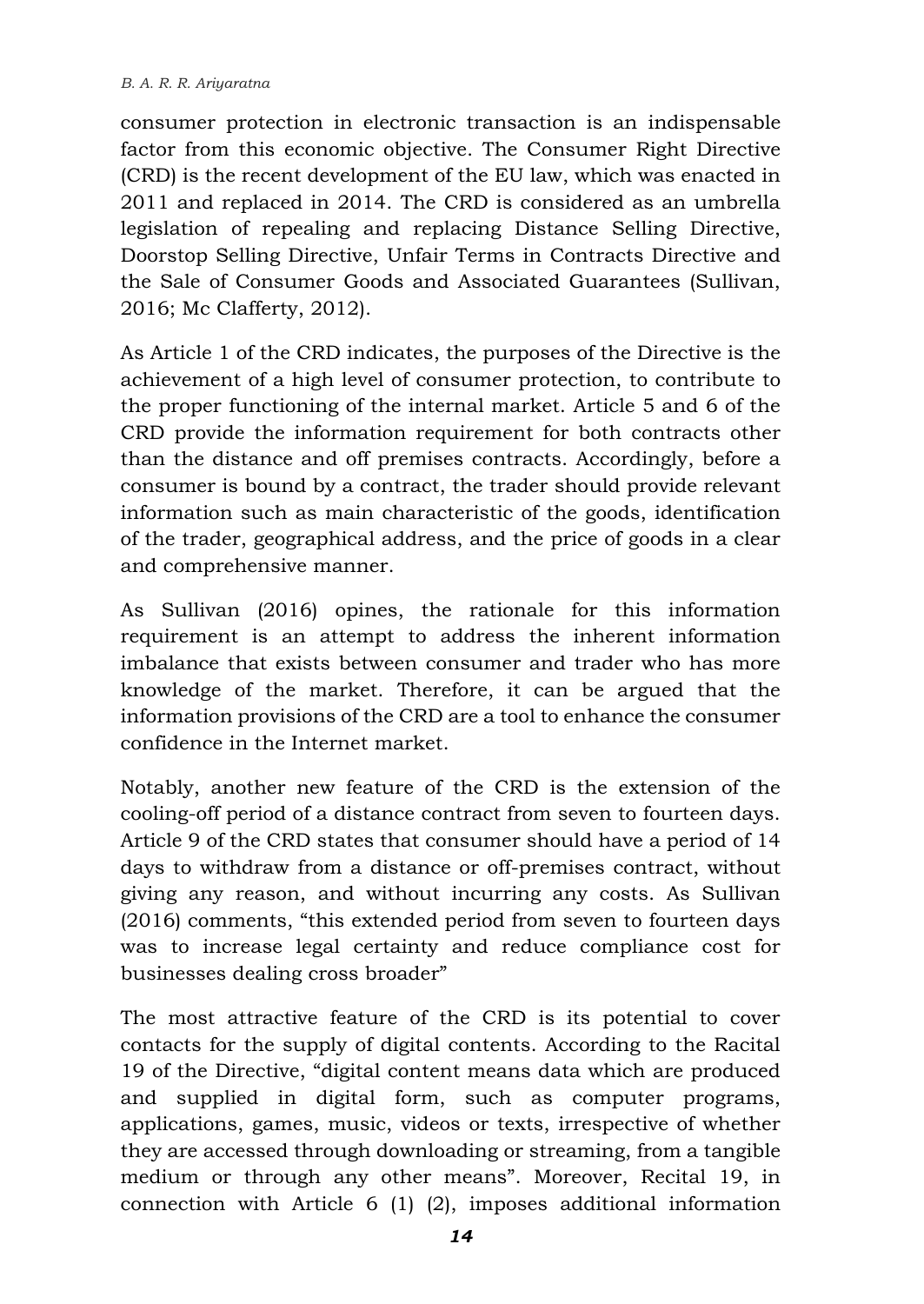obligations and requirements on the e-tailors who supply digital content. In particular, these obligations include information on the functionality and the relevant interoperability of digital content (Bezakova, 2013). Therefore, it can be argued that this prerequirement of information with regard to the digital content makes the consumer more knowledgeable about the goods and services.

Accordingly, it is evident that the OECD Recommendations for Consumer Protection in E-Commerce and the UNGCP provide a comprehensive guidance for member states to adopt and enable consumer protection for online users. Similarly, the EU approach on e-consumer protection is a more solid and broad approach and it can be argued that the EU law has expanded its protection beyond the international legal framework. In 2015 the UK parliament enacted the CRA by implementing the aforementioned key features of the CRD.

# **Online Consumer Protection in Sri Lanka**

During the last few decades, the Sri Lankan E-commerce sector has experienced rapid development. More recently, scholars have paid attention to the study of influential factors for e-commerce growth and its impact on the market economy in Sri Lanka. Arawwawala & Gunawardane (2017) analysed the challenges and barriers of implementing e-commerce among SMEs in Sri Lanka. In this research they have identified that confidentiality issues, privacy of the data, security issues in making the payments in online etc. as some of the challenges which inhibit the e-commerce developments in Sri Lanka. In addition, Kapurubandara (2009) in another research also highlights e-commerce adoption barriers in Sri Lanka such as lack of computer literacy, poor Internet facilities, lack of governmental support, fears and concerns over security. Peris & Kulkarni (2015) also support this view and reveal that one reason for consumer reluctance is their concern about security risks, particularly with regard to the increasing number of security vulnerabilities and poor security measures to protect personal information.

As O'Hara (2005) denotes, "to the extent that the law works towards to decrease the vulnerability of a contractual relationship, it also promotes the parties willingness to enter into a contractual obligation". Therefore, it can be argued that although the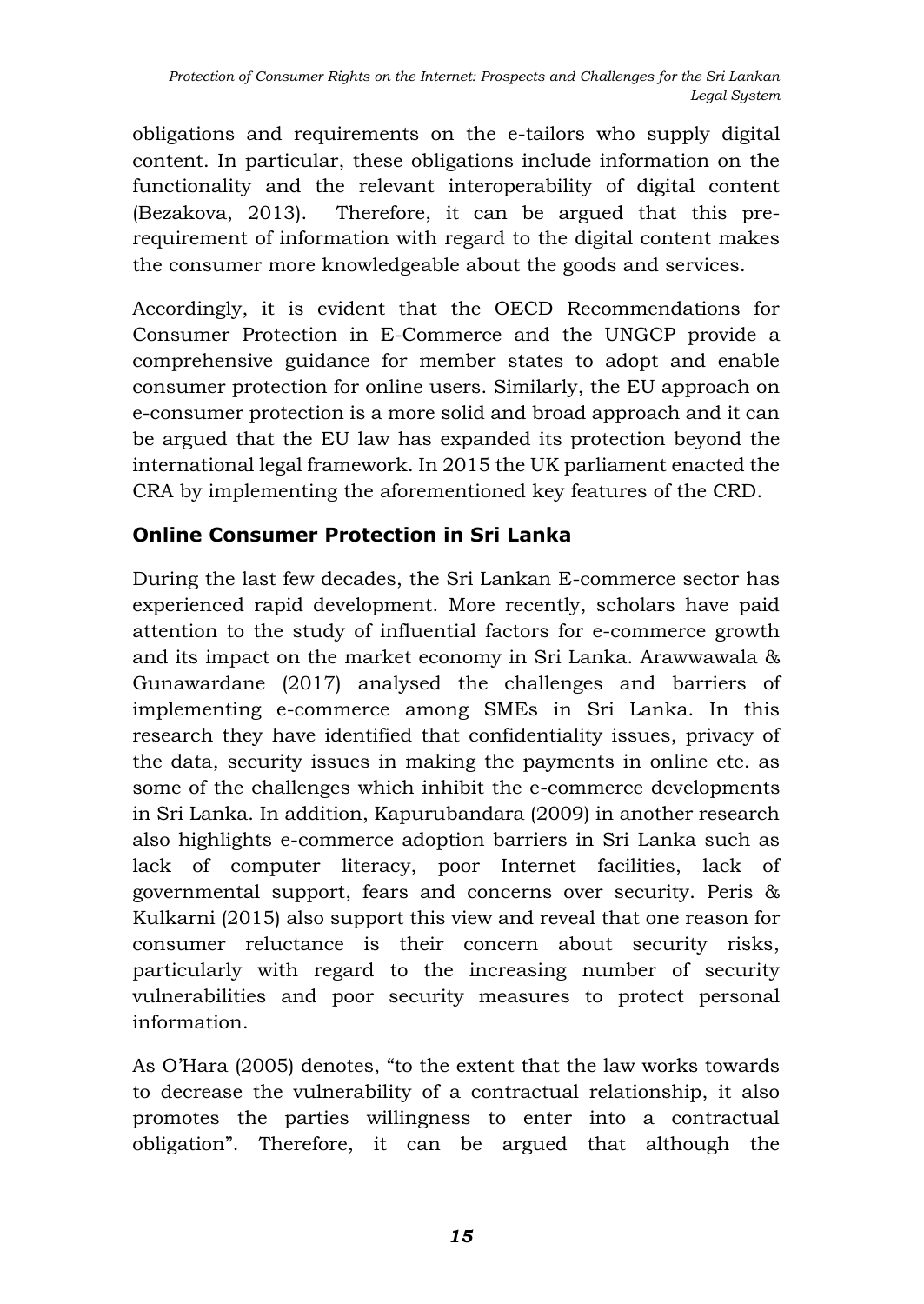#### *B. A. R. R. Ariyaratna*

aforementioned issues related to infrastructure and other reasons negatively influence the e-commerce growth in Sri Lanka; the absence of proper e-consumer protection law is one of the key factors which leads to the reduction of the willingness of consumers to engage with online transactions. In order to explore more on this argument, it is important to analyze the existing legal framework in Sri Lanka.

### **Existing Sri Lankan Legal Framework**

Sri Lankan legislature stepped into electronic transaction law in 2006 by enacting the Electronic Transactions Act, No. 19 of 2006 (hereinafter referred to as 'ETA'). Since then the Computer Crime Act, No. 24 (hereinafter referred to as 'CCA') was introduced in 2007, in order to strengthen the legal framework. Consumer protection law of the country was also repealed in 2003 by enacting Consumer Affairs Authority Act, No.9 of 2003 (hereinafter referred to as 'CAAA'). This Act brought more modifications to the traditional consumer protection law but, failed to address the consumer protection in online environments.

The ETA was introduced as a significant piece of legislation which broadly addresses the issues in electronic transactions in the country. The Act closely follows the UNCITRAL Model Law on ecommerce and electronic signatures (Kariyawasam, 2008). However, when examining the consumer protection mechanism under the ETA, any direct provision regarding online consumer protection is hardly found. Conversely, it can be argued that the recognition of electronic records, electronic signature and admissibility of electronic evidence may impliedly provide protection for online consumers. Nevertheless, Kariyawasam (2008) makes propound argument that:

"[T]he Electronic Transaction Act is silent about online consumer protection in relation to, for example, information disclosure, delivery, transaction confirmation, cancellation and refund policy"

According to the Kariyawasam's argument, it is evident that the ETA does not expressly deals with the online consumer protection issues. Moreover, the ETA fails to provide adequate data protection mechanism which can secure consumer privacy in the cyberspace.

The CCA was enacted in 2007 to provide identification for computer crimes and to provide the procedures for the investigation and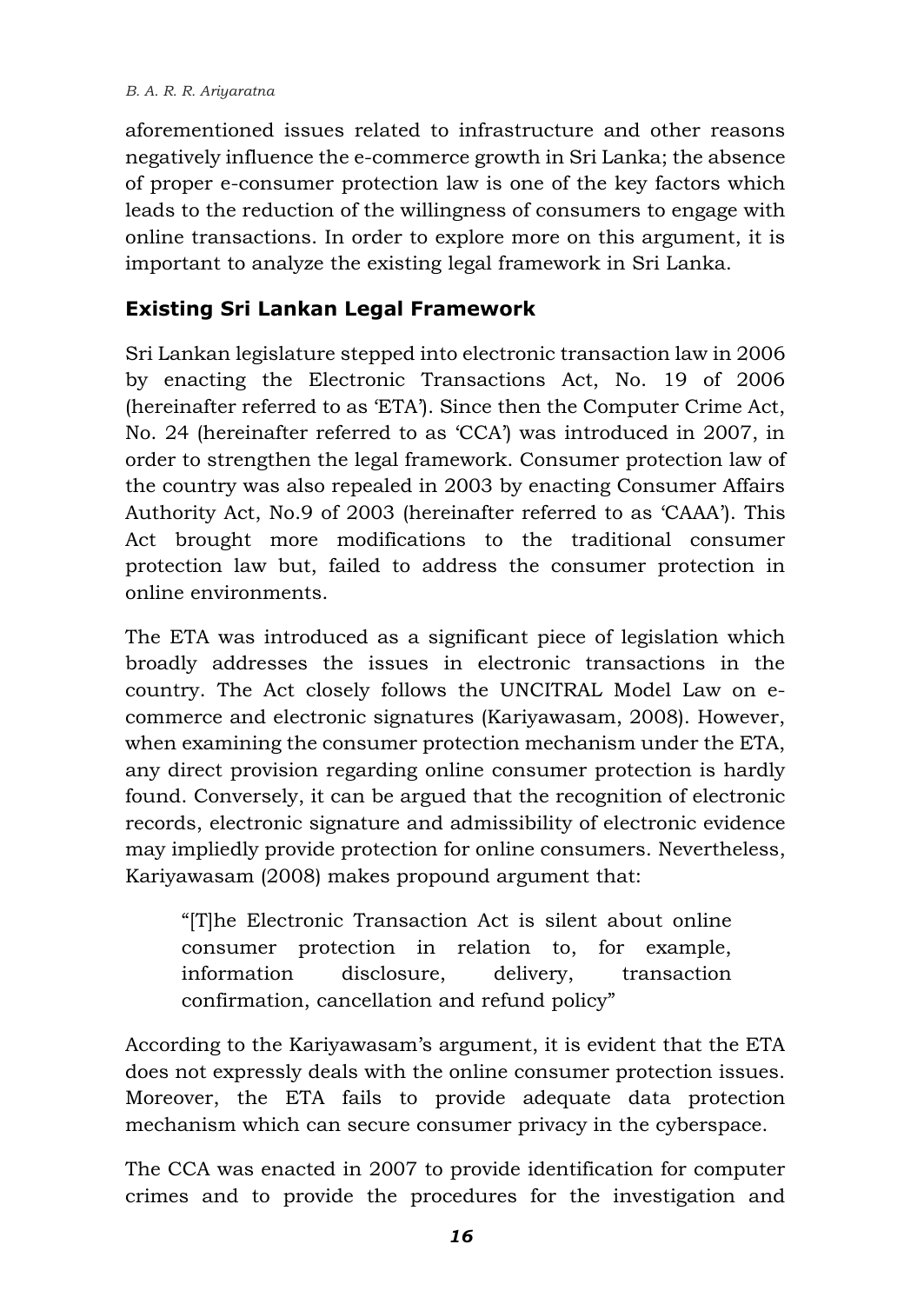prevention of such crimes. The CCA covers a broad range of computer crimes such as computer hacking, computer cracking, unauthorized modifications, illegal interception and etc. The CCA is important in online consumer protection, due to Section 10 of the Act. The Section 10 of the CCA recognizes unauthorized disclosure of information as a computer crime. Section 10 provides that,

"Any person who, being entrusted with information which enables him to access any service provided by means of a computer, discloses such information without any express authority to do so or in breach of any contract expressed or implied, shall be guilty of an offence and shall on conviction be liable to a fine not less than one hundred thousand rupees and not exceeding three hundred thousand rupees or to imprisonment of either description for a term not less than six months and not exceeding three years or to both such fine and imprisonment."

This provision affords some basic protection for online privacy issues. However, as Fernando opines, still there is a gap in the Sri Lankan data protection law (Fernando, 2013). Moreover, it can be argued that, though the CCA provide protection for unauthorized information disclosure in online transactions, that single provision cannot address other complicated issues faced by online consumers such as payment security, online fraud, and dispute settlement.

The Consumer Affairs Authority Act (CAAA) provides general protection for consumers and traders by establishing the Consumer Affairs Authority in Sri Lanka. The main objectives of the establishment of the Authority are to promote effective competition and the protection of consumers as well as to regulate internal trade. As Rodrigo (2013) correctly spells out, "the introduction of the CAAA as the key consumer legislation marks a significant legislative development in the area of consumer protection". .

According to the Part II of the CAAA, the Consumer Affairs Authority has powers to regulate trade by undertaking studies on the distribution of goods and services, issuing directions to manufacturers and traders, determining standards and specifications relating to goods and services. However, the Act does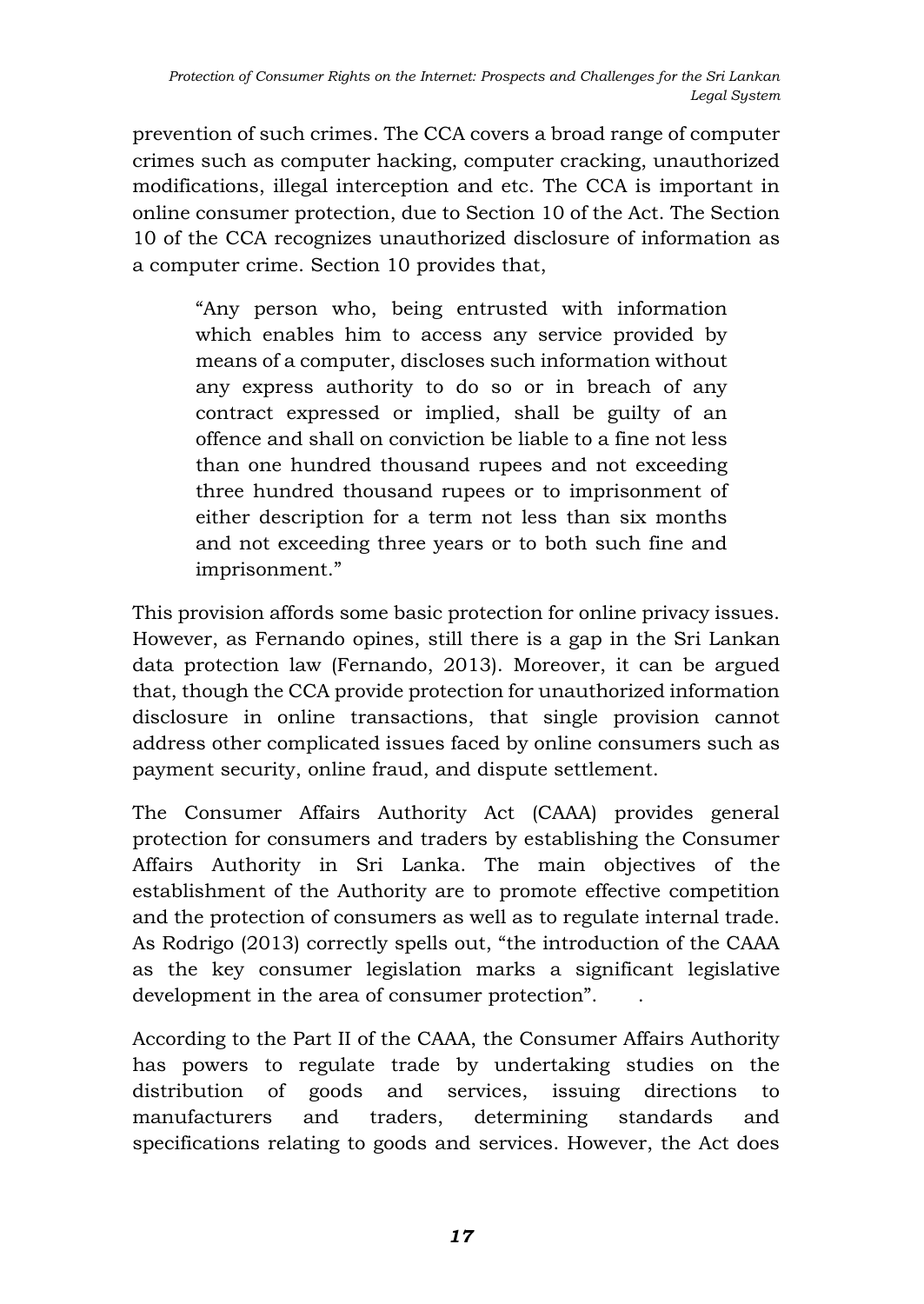#### *B. A. R. R. Ariyaratna*

not confer any specific authority to regulate online trade and services and most importantly the Act does not deal with some of the major consumer remedies, particularly for granting cooling-off periods (See: Rodrigo, 2013).

Conversely, it can be argued that, although the CAAA is silent about the online consumer, the same provisions in the Act can be applied to online consumers as well. According to the interpretation section of the Act, the term 'service' includes "the provision of the Information Technology and Communications". Therefore, can this interpretation be considered as an adequate initiative for online consumer protection? It is obvious that the complex nature of the online transactions requires more solid protection, particularly when addressing the online consumer protection.

Therefore, it is notable that, as well as the aforementioned electronic transaction legislations in Sri Lanka, the CAAA has also failed to provide a mechanism for protecting the online consumer rights. Recently, the Consumer Affairs Authority (CAA) and the Information Communication Technology Agency (ICTA) collectively discussed the importance of 'consumer protection in the 'digital age' in order to facilitate policy recommendation for online consumer protection. In this forum Weragoda (2017) has criticized the CPAA for not offering adequate dispute resolution mechanism/s in the current digital era.

Accordingly, it can be reasonably argued that the existing IT law regime or the consumer protection legal regime in Sri Lanka does not adequately address the issues of online consumers.

# **Conclusion**

"Electronic transactions are of growing importance to Governments, enterprises and consumers in most parts of the world. While greater reliance on electronic commerce creates significant opportunities, a lack of security and trust remains a critical barrier to such transactions." (UNCTAD Secretariat, 2015;)

As this statement indicates, today a country cannot go forward without embracing the advancement of technology. The e-commerce sector of Sri Lanka is ready to grow in the next few decades. However, the lack of proper consumer protection mechanism in an online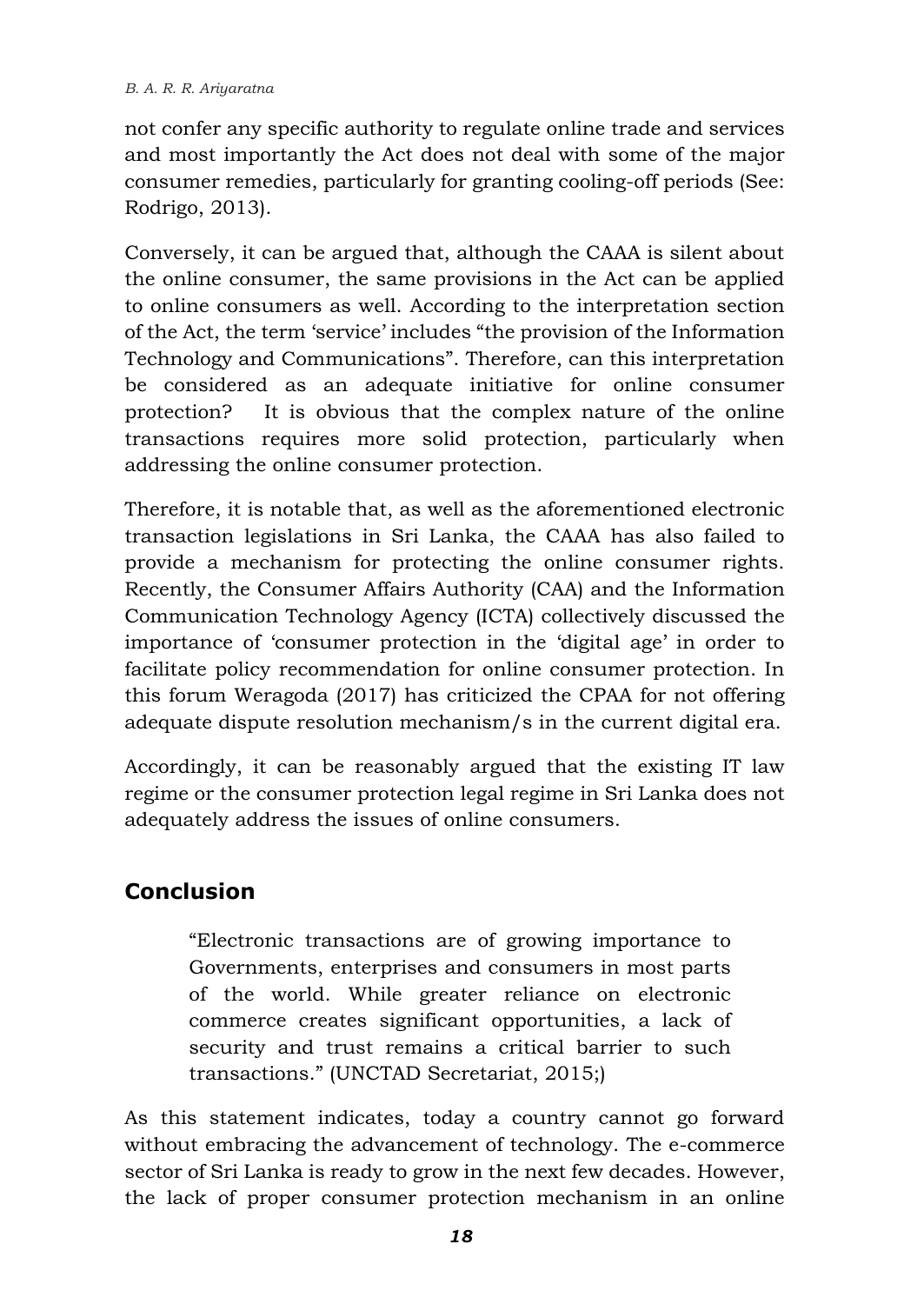environment creates a stumbling block to the growth of e-commerce. Therefore, as a developing country, it is necessary to take relevant steps to remove this barrier from the e-commerce sector in Sri Lanka.

The international and regional developments demonstrate how those barriers could be overcome by enacting strong consumer protection mechanisms for online consumers. Particularly, the EU and UK examples emphasize some progressive mechanisms to regulate online consumer transactions such as information requirement, extension of the cooling-off period, privacy protection, contracts relating to digital contents etc. When comparing the Sri Lankan situation with those advanced mechanisms, it is evident that either Sri Lankan IT law or consumer law does not adequately provide a consumer protection legal framework for online commercial transactions. This research attempts to highlight this gap and further emphasizes the need for an adequate online consumer protection mechanism embedded into the Sri Lankan legal landscape.

# **References**

- Abeyaratne, S. D. (2008). *Introduction to Information and Communication Technology Law*. (1st ed).
- Abeysekara, T. B. (2013). *Proposal for the Protection of Digital Databases in Sri Lanka*. PhD Thesis, University of Exeter. Retrieved from, Open Research Exeter. [https://ore.exeter.ac.uk/repository/handle/ 10871/14172](https://ore.exeter.ac.uk/repository/handle/%2010871/14172) [Accessed on 11.08.2018]
- Alsagoff, S. S. (2006). Consumer Protection facing Globalization: A Comparative Study between United Kingdom and Malaysia. *Malaysian Journal of Law*, *10,* 79-95*.* [http://www.myjurnal.my/filebank/p](http://www.myjurnal.my/filebank/)ublished\_article/23066/ 1.pdf [Accessed on 21.03.2017]
- Arawwawala, S., &Gunawardane, K. D. (2017). Challenges and Barriers of Implementing E-Commerce Technology among SMEs in Sri Lanka. *International Journal of Trend in Research and Development*, *4*(6), 482-486. [https://ssrn.com/ abstract=3139407\[](https://ssrn.com/%20abstract=3139407)Accessed on 19.08.2018]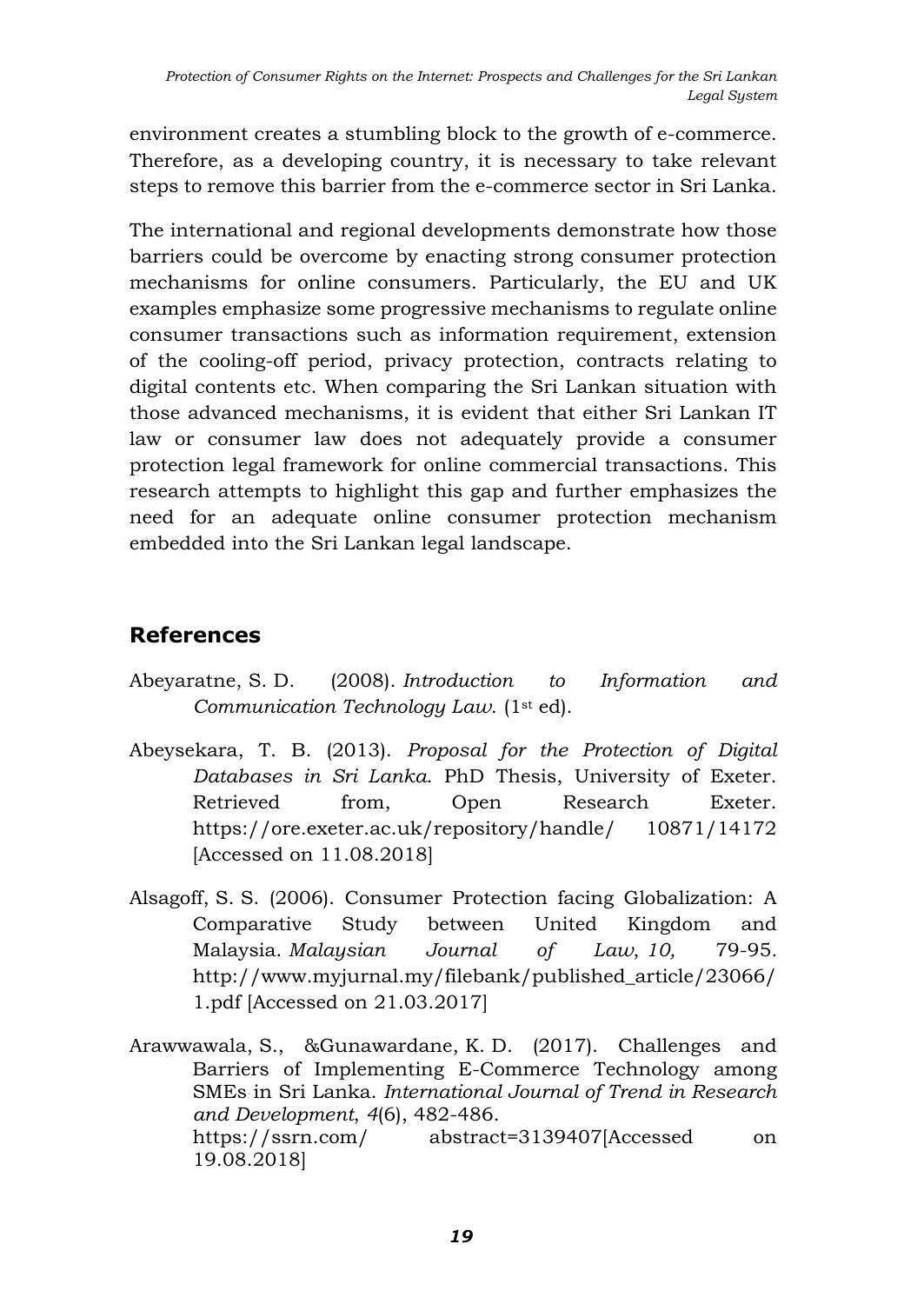Barnhizer, D. D. (2005). Inequality of Bargaining Power. *University of Colorado Law Review*, *76*, 139-241. [https://digitalcommons.law.msu.edu/cgi/viewcontent.cgi?ar](https://digitalcommons.law.msu.edu/cgi/viewcontent.cgi?article=1106&context=facpubs) [ticle=1106&context=facpubs](https://digitalcommons.law.msu.edu/cgi/viewcontent.cgi?article=1106&context=facpubs) [Accessed on 10.06.2017]

Bezakova, D. (2013). The Consumer Rights Directive and its Implications for Consumer Protection regarding Intangible Digital Contents. *Masaryk University Journal of Law and Technology*, *7*(2), 177-191. <https://journals.muni.cz/mujlt/article/view/2631/2195> [Accessed on 31.07.2017]

Ceylon Chamber of Commerce. (2017, January). Modernising Online Payments Regulations to Support e-Commerce in Sri Lanka. *Strategic Insights*, *4*, 2-7. [http://www.chamber.lk/wp-content/uploads/ 2017/](http://www.chamber.lk/wp-content/uploads/%202017/02/economic-review-outlook-2017-ccc.pdf)  [02/economic-review-outlook-2017-ccc.pdf](http://www.chamber.lk/wp-content/uploads/%202017/02/economic-review-outlook-2017-ccc.pdf) [Accessed on 01.01.2018]

- Dobinson, I., & Johns, F. (2007). Qualitative Legal Research. In M. McConville & W. H. Chui (Eds.), *Research Methods for Law* (pp. 16-45). Edinburgh: Edinburgh University Press.
- Edwards, L. (2003). Consumer Privacy, On-Line Business and the Internet: Looking for Privacy in all the Wrong Places. *International Journal of Law and Information Technology*, *11*(3), 226-250. https:// doi.org/10.1093/ijlit/11.3.226
- El-Gendi, M. (2017). The Consumer Rights Act 2015: A One Stop Shop of Consumer Rights. *Queen Mary Law Journal*, 83-97. https://www.queenmarylawjournal.co.uk/uploads/9/3/0/3 /93031218/00.2\_volume\_viii\_-\_final\_pdf\_-\_v.1.0.pdf [Accessed on 13.07.2017]

Fernando, J. (2013). E-Transactions to M-Transactions- Serving Next Generation Customers. *Annual Bulletin, 25th Anniversary Convention*, 119-138. http://www.apbsrilanka.org /articles/ 25\_ ann\_2013 /2013\_12\_Jayantha%20Fernando.pdf [Accessed on 02.09.2017]

Finocchiaro, G. (2003). European Law and Consumer Protection in the Information Age. *Information and Communication Technology Law*, *12*(2), 111-123.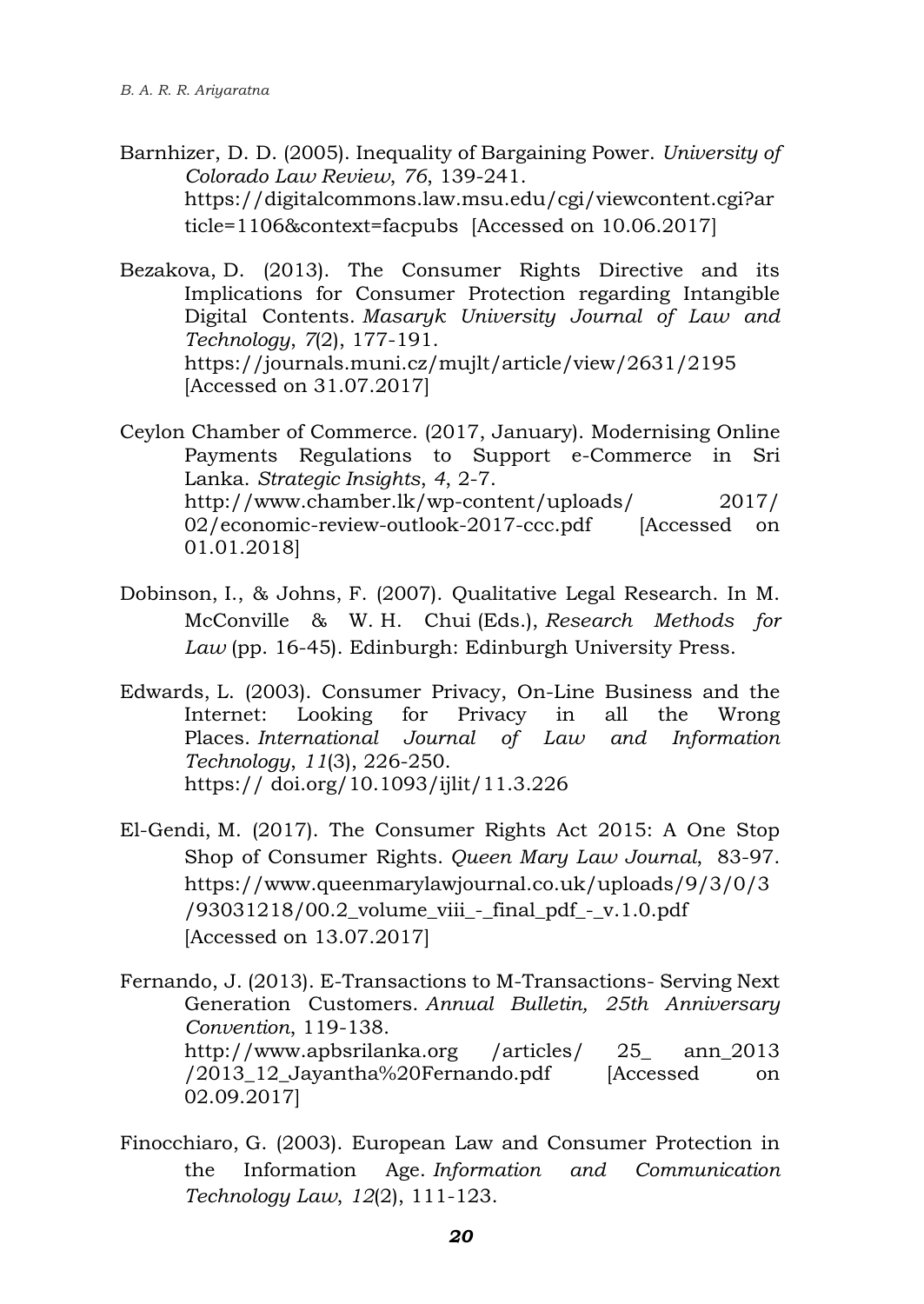https://doi.org/ 10.1080/1360083032000106917

- Haupt, S. (2003). An Economic Analysis of Consumer Protection in Con-tract Law. *German Law Review*, *4*(11), 1137-1164. https://static1.squarespace.com/static/56330ad3e4b0733d cc0c8495/t/56b96e2f22482e110fab1f78/1454992944362/G LJ\_Vol\_04\_No\_11\_Haupt.pdf [Accessed on 02.09.2017]
- Kapurubandara, M. (2009). A Framework to E-Transform SMEs in Developing Countries. *The Electronic Journal on Information Systems in Developing Countries*, *39*(3), 1-24. <https://doi.org/10.1002/j.1681-4835.2009.tb00277.x>
- Kariyawasam, K. (2008). The growth and development of ecommerce: an analysis of the electronic signature law of Sri Lanka. *Information & Communications Technology Law*, *17*(1), 51-64. https://doi.org/ 10.1080/13600830801889301
- Kariyawasam, K., & Wigley, S. (2017). Online shopping, misleading advertising and consumer protection. *Information & Communications Technology Law*, *26*(2), 73-89. https://doi.org/ 10.1080/13600834.2017.1289835
- Kavier, H. (2011). Consumer Protection in Electronic Contracts. *International Arab Journal of e-Technology*, *2*(2), 96- 104. https://www.iajet.org/iajet\_files/vol.2/no.2/Consumer%20P rotection%20in%20Electronic%20Contracts\_doc.pdf [Accessed on 12.10.2017]
- Khan, A. G. (2016). Electronic Commerce: A Study on Benefits and Challenges in an Emerging Economy. *Global Journal of Management and Business Research: B Economics and Commerce*, *16*(1), 19-22. [https://globaljournals.org/GJMBR\\_Volume16/3-Electronic-](https://globaljournals.org/GJMBR_Volume16/3-Electronic-Commerce-A-Study.pdf)[Commerce-A-Study.pdf](https://globaljournals.org/GJMBR_Volume16/3-Electronic-Commerce-A-Study.pdf) [Accessed on 12.10.2017]
- Mc Clafferty, A. (2012). Effective Protection for the E-Consumer in light of the Consumer Rights Directive. *Hibernian Law.Journal*, 85-121.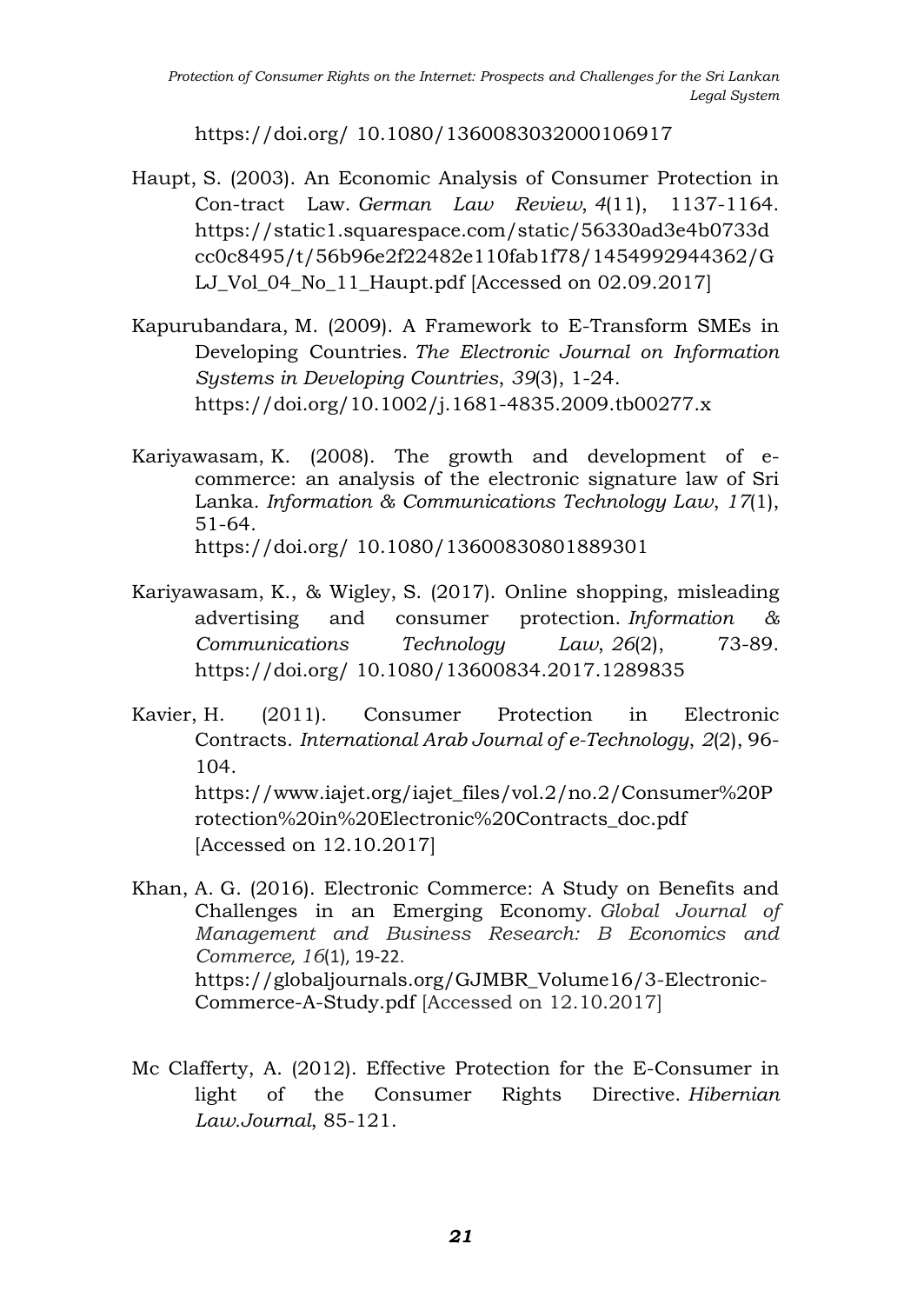https://heinonline.org/HOL/LandingPage?handle=hein.jour nals/hiblj11&div=8&id=&page= [Accessed on 11.08.2017]

- McCoubrey, H., & White, N. D. (1999). *Textbook on Jurisprudence* (3rd ed.). London: Blackstone Press Limited.
- O. Lee, M. K., & Turban, E. (2001). A Trust Model for Consumer Internet Shopping. *International Journal of Electronic Commerce*. 75-91. https://doi.org/ 10.1080/10864415.2001.11044227
- O'Hara, E. A. (2005). Choice of Law for Internet Transactions: The Uneasy Case for Online Consumer Protection. *University of Pennsylvania Law Review*, *153*(6), 1883-1950. https://doi.org/ 10.2307/4150652
- Pavlou, P. A. (2003). Consumer Acceptance of Electronic Commerce: Integrating Trust and Risk with the Technology Acceptance Model. *International Journal of Electronic Commerce*, *7*(3), 101- 134. http://dx.doi.org/10.1080/10864415.2003.11044275
- Peiris, P. M., & Kulkarni, [D. \(2015\). An Empirical Study of Cu](http://dx.doi.org/10.1080/10864415.2003.11044275)stomer Adoption of E-Commerce- A Customer Trust Model to Support the Adoption of E-Commerce among Small and Medium Size Enterprises in Sri Lanka. *International Journal of Business and Information*, *10*(4), 491-518. https://ijbi.org/ijbi/article/view/129/135 [Accessed on 09.12.2017]
- Prins, J. E. (2003). Consumers, liability, and the online world. *Information & Communications Technology Law*, *12*(2), 143-164. https://doi.org/ 10.1080/1360083032000106935
- Rodrigo, T. (2013). Enhancing Sri Lankan Consumer Protection through Consumer Guarantees and Strict Liability or Defective Goods – Lessons from Australian Model of Consumer Law, *Competition and Consumer Law Journal. 21,* 165-185. https://researchrepository.griffith.edu.au/handle/10072/57242 [Accessed on 11.08.2017]
- Ruhl, G. (2011). Consumer protection in Choice of Law. *Cornell International Law Journal*, *44,* 569-601*.*  https://www.lawschool.cornell.edu